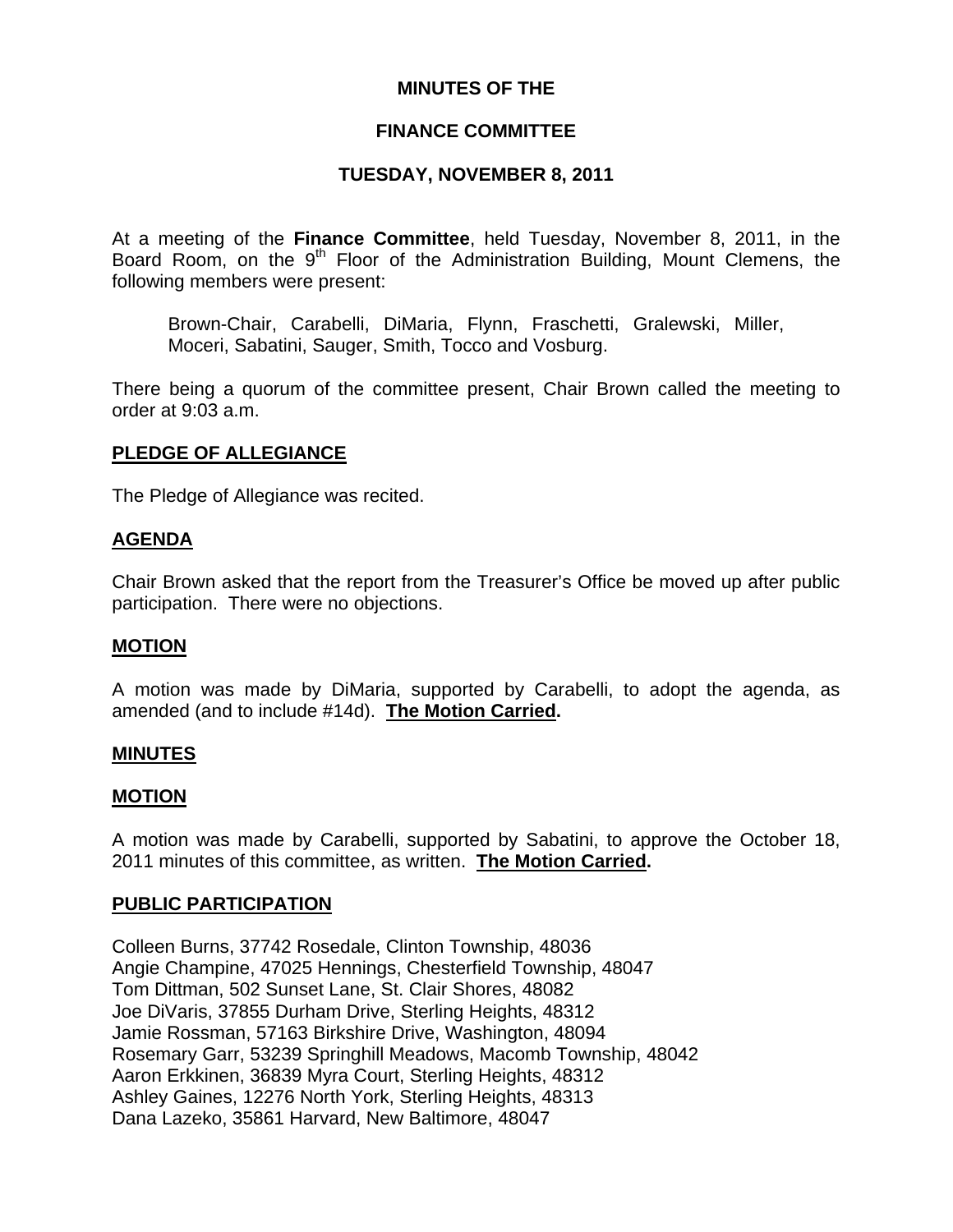# **UPDATE ON OPERATIONS OF TREASURER'S OFFICE/TAX REVERSION PROGRAM**

Ted Wayby and Jerry Moffett were present and overviewed their report.

The following commissioners spoke: Vosburg, Fraschetti and Smith.

## **EXECUTIVE SESSION TO DISCUSS LABOR NEGOTIATIONS**

### **MOTION**

A motion was made by Flynn, supported by Carabelli, to enter into Executive Session for the purpose of discussing labor negotiations. **The Motion Carried.** 

In accordance with the motion, committee entered Executive Session at 9:57 a.m., with it concluding at 10:21 a.m.

## **UPDATE ON MACOMB HEALTH PLAN**

Pete Provenzano gave background information on the County's partnership with the Macomb Health Plan (MHP) and spoke about an issue that was identified regarding the budgeted revenue for the MHP. He said they have been able to negotiate and restructure the County's relationship with MHP and either continue the programs in the community or bring some of them in-house. He stated that no action is needed today, but he would like to have members from the MHP at the next meeting to talk about the proposed new partnership with the County.

The following commissioners spoke: Vosburg, Tocco, DiMaria, Smith, Sauger, Miller, Fraschetti, Moceri, Carabelli and Flynn.

### **MOTION**

A motion was made by DiMaria, supported by Smith, to receive and file the update provided by Pete Provenzano on the Macomb Health Plan. **The Motion Carried.** 

### **APPROVE BUDGET ADJUSTMENT FOR 2011-12 CHILD CARE FUND**

### **COMMITTEE RECOMMENDATION – MOTION**

A MOTION WAS MADE BY FRASCHETTI, SUPPORTED BY GRALEWSKI, TO RECOMMEND THAT THE BOARD OF COMMISSIONERS APPROVE AN INCREASE IN BUDGETED EXPENDITURES IN THE 2011/2012 CHILD CARE FUND IN THE AMOUNT OF \$12,363 TO ACCOUNT FOR DONATIONS RECEIVED IN PRIOR YEARS EARMARKED FOR ACTIVITIES USED TO REWARD RESIDENTS FOR GOOD BEHAVIOR; FUNDING IS AVAILABLE IN PRIOR YEAR FUND BALANCE; FURTHER, A COPY OF THIS BOARD OF COMMISSIONERS' ACTION IS DIRECTED TO BE DELIVERED FORTHWITH TO THE OFFICE OF THE COUNTY EXECUTIVE.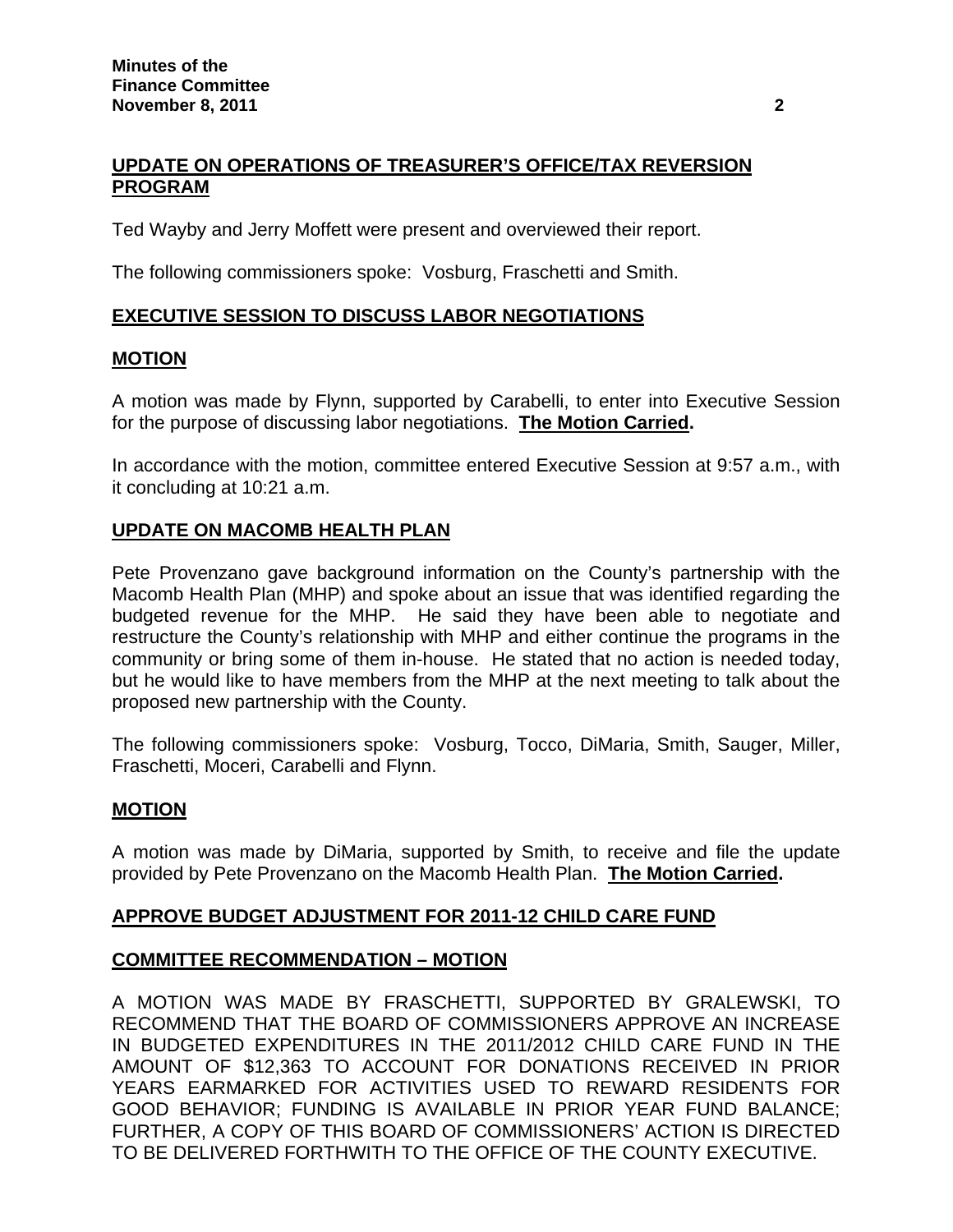Commissioner Carabelli felt additional information is needed for the budget adjustments listed on today's agenda and those submitted in the future, specifically what grants are involved, where the money is coming from and how the money is being spent.

## **MOTION**

A motion was made by Flynn, supported by Vosburg, to postpone this item, as well as the next two items on the agenda, Budget Adjustments for 2011-12 Community Services Fund and 2011-12 Health Grant Fund, until more information is provided.

The following commissioners spoke: Flynn and Vosburg.

Chair Brown called for a vote on the motion to postpone and **The Motion Carried.** 

A recess was taken from 11:41-11:55 a.m.

## **REVIEW ORDINANCE (#8) RE: COMPREHENSIVE BUDGET FOR THE GENERAL, SPECIAL REVENUE AND ENTERPRISE FUNDS FOR FISCAL YEARS ENDING 12-31-12 AND 12-31-13**

Pete Provenzano provided an overview.

The following commissioners spoke: Flynn, Moceri, Fraschetti, Vosburg, Tocco, Miller and Brown.

Commissioner Tocco requested an update on the Transition Funds for the County Executive.

## **MOTION**

A motion was made by Tocco, supported by Fraschetti, to receive and file the update provided by Pete Provenzano. **The Motion Carried.**

### **APPOINTMENT OF LAW FIRM**

### **MOTION**

A motion was made by Fraschetti, supported by Sauger, to concur in the appointment of the law firm of Martin, Bacon & Martin to represent the County defendants in the litigation entitled Kevin Clark v Macomb County Sheriff's Department, et al, which is pending in Macomb County Circuit Court and Wayne County Circuit Court. **The Motion Carried.**